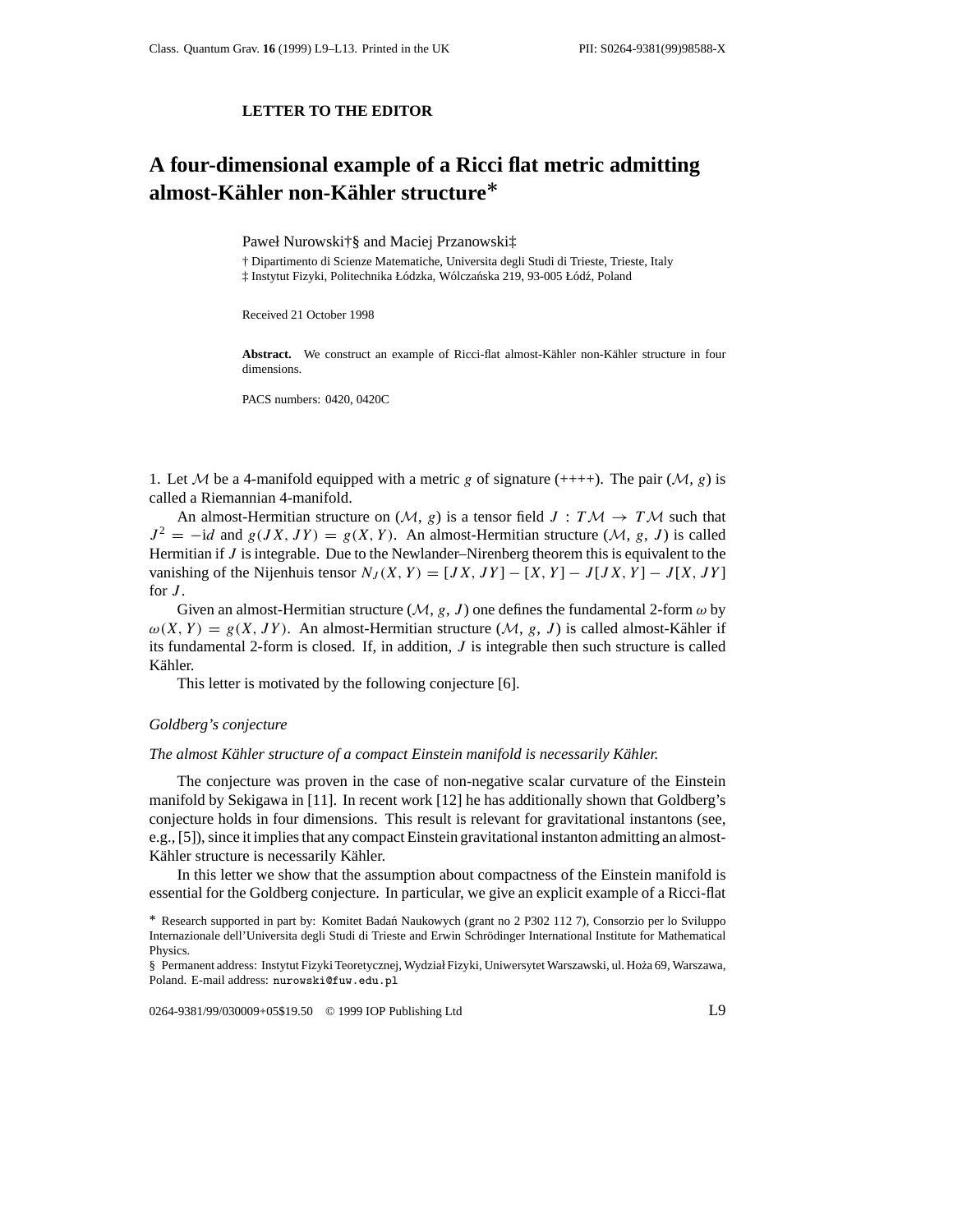almost-Kähler non-Kähler structure on a non-compact 4-manifold. This result is given by theorem 1 of point 4.

2. Let *U* be an open subset of  $\mathbb{R}^4$ . Let  $\theta^i = (M, \overline{M}, N, \overline{N})$  be four complex-valued 1-forms on *U* such that  $M \wedge \overline{M} \wedge N \wedge \overline{N} \neq 0$ . Using  $\theta^i$  we define a metric *g* on *U* by

$$
g = 2(M\overline{M} + N\overline{N}) := M \otimes \overline{M} + \overline{M} \otimes M + N \otimes \overline{N} + \overline{N} \otimes N.
$$

Clearly  $(U, g)$  is a Riemannian 4-manifold.

The Weyl tensor *W* of the metric *g* splits into self-dual  $(W^+)$  and anti-self-dual  $(W^-)$ parts.  $(\mathcal{U}, g)$  is said to be (anti-)self-dual iff  $(W^+ \equiv 0)$   $W^- \equiv 0$ . If  $(W^+ \neq 0)$   $W^- \neq 0$  then in every point of *U* it defines at most two spinor directions ( $[\alpha^+, \beta^+]$ )  $[\alpha^-, \beta^-]$ ; see e.g. [7, 10]. *(W<sup>+</sup>) W*<sup>−</sup> is said to be of type *D* if  $(α<sup>+</sup>) α<sup>−</sup>$  coincides with  $(β<sup>+</sup>) β<sup>−</sup>$ .

Let  $e_i = (m, \overline{m}, n, \overline{n})$  be a basis dual to  $\theta^i = (M, \overline{M}, N, \overline{N})$ . For any  $\xi \in \mathbb{C}$  it is convenient to consider 1-forms

$$
M_{\xi} = \frac{M - \bar{\xi}\bar{N}}{\sqrt{1 + \xi\bar{\xi}}} \qquad N_{\xi} = \frac{N + \bar{\xi}\bar{M}}{\sqrt{1 + \xi\bar{\xi}}}
$$

and vector fields

$$
m_{\xi} = \frac{m - \xi \bar{n}}{\sqrt{1 + \xi \bar{\xi}}} \qquad n_{\xi} = \frac{n + \xi \bar{m}}{\sqrt{1 + \xi \bar{\xi}}}.
$$

The following lemma is well known (see for example [7, 10]).

### **Lemma 1.**

*(a) For any value of the complex parameter ξ* ∈ C ∪ {∞} *the expressions*

$$
J_{\xi}^{+} = \mathrm{i}(\overline{M_{\xi}} \otimes \overline{m_{\xi}} - M_{\xi} \otimes m_{\xi} + \overline{N_{\xi}} \otimes \overline{n_{\xi}} - N_{\xi} \otimes n_{\xi})
$$
  

$$
J_{\xi}^{-} = \mathrm{i}(M_{\xi} \otimes m_{\xi} - \overline{M_{\xi}} \otimes \overline{m_{\xi}} + \overline{N_{\xi}} \otimes \overline{n_{\xi}} - N_{\xi} \otimes n_{\xi})
$$

*define almost-Hermitian structures on (U, g).*

*(b)* The fundamental 2-forms corresponding to  $J_{\xi}^+$  and  $J_{\xi}^-$  are given by, respectively

$$
\omega_{\xi}^{+} = \mathrm{i}(M_{\xi} \wedge \overline{M_{\xi}} + N_{\xi} \wedge \overline{N_{\xi}})
$$

$$
\omega_{\xi}^{-} = \mathrm{i}(\overline{M_{\xi}} \wedge M_{\xi} + N_{\xi} \wedge \overline{N_{\xi}}).
$$

- *(c)* Any almost-Hermitian structure on  $(\mathcal{U}, g)$  is given either by one of  $J_{\xi}^+$  or by one of  $J_{\xi}^-$ . *Structures*  $J_{\xi}^{+}$  *are different from*  $J_{\xi}^{-}$ ; *also, different*  $\xi$ *s correspond to different structures.*
- (d) If the metric  $\stackrel{\textstyle >}{\textstyle <}$  is not self-dual then among  $J_\xi^+$ s only at most four structures, corresponding *to specific four values of the parameter ξ , may be integrable. Analogously, if the metric g is not anti-self-dual then only at most four*  $J_{\xi}^-$ *s may be integrable.*

3. Let  $(x^1, x^2, x^3, x^4)$  be Euclidean coordinates on *U*. Define

$$
z_1 = x^1 + ix^2 \qquad z_2 = x^3 + ix^4. \tag{1}
$$

Let  $\partial_k = \partial/\partial z_k$  and  $\partial_{\bar{k}} = \partial/\partial \overline{z_k}$ ,  $k = 1, 2$ .

Consider two 1-forms *M* and *N* on *U* defined by

$$
M = f(\mathrm{d}z_1 + h \, \mathrm{d}z_2) \qquad N = \frac{1}{f} \, \mathrm{d}z_2,\tag{2}
$$

where  $f \neq 0$  (real) and *h* (complex) are functions on *U*.

Since  $M \wedge M \wedge N \wedge N = d_{z_1} \wedge d_{z_1} \wedge d_{z_2} \wedge d_{z_2} \neq 0$  then the metric  $g = 2(MM + NN)$ equips *U* with the Riemannian structure. Consider almost-Hermitian structures  $J_{\xi}^{+}$  for such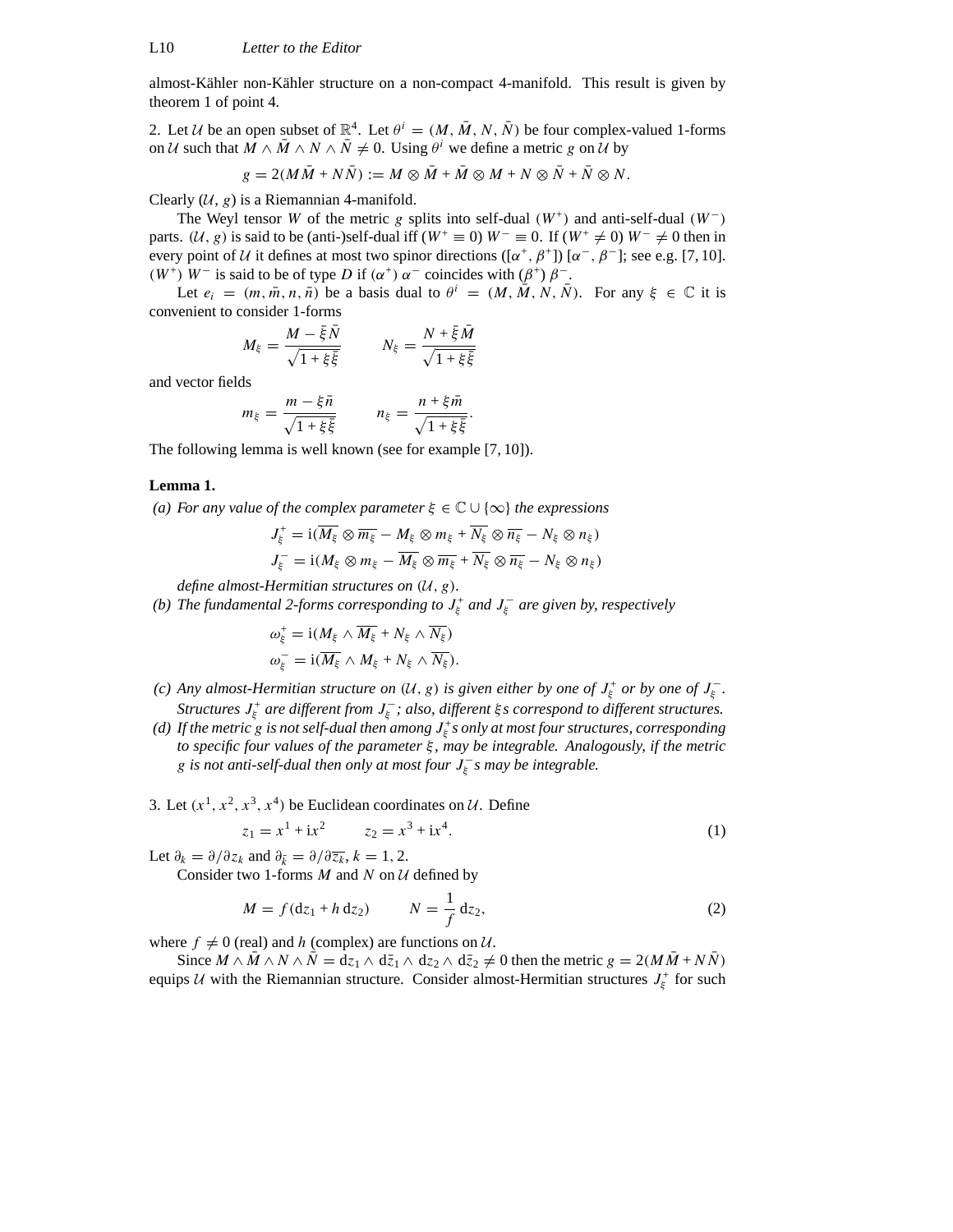$(U, g)$ . It is interesting to note that if  $\xi = e^{i\phi}$  = constant then the corresponding fundamental 2-form  $ω_{e^{i\phi}}^+$  reads

$$
\omega_{e^{i\phi}}^+ = i(e^{i\phi} dz_2 \wedge dz_1 - e^{-i\phi} d\bar{z}_2 \wedge d\bar{z}_1)
$$

and is closed. Thus, for any  $e^{i\phi} \in \mathbb{S}^1$  we constructed an almost-Kähler structure  $(\mathcal{U}, g, J^+_{e^{i\phi}})$ . If the functions *f* and *h* are general enough, then the metric *g* has no chance to be self-dual. Moreover, since in such a case there are a finite number of Hermitian structures among  $J_{\xi}^{+}$ , then most of our structures must be non-Kähler. Summing up we have the following lemma.

**Lemma 2.** Let  $(z_1, \bar{z}_1, z_2, \bar{z}_2)$  be coordinates on U as in (1). Then for each value of the real *constant*  $\phi \in [0, 2\pi]$  *the metric* 

$$
g = 2f^2(\mathrm{d}z_1 + h \, \mathrm{d}z_2)(\mathrm{d}\bar{z}_1 + \bar{h} \, \mathrm{d}\bar{z}_2) + 2\frac{1}{f^2} \, \mathrm{d}z_2 \, \mathrm{d}\bar{z}_2 \tag{3}
$$

*and the almost-complex structure*

$$
J_{e^{i\phi}}^{+} = 2\text{Re}\left\{i e^{i\phi} \left[ f^{2}(dz_{1} + h dz_{2}) \otimes (\partial_{\bar{2}} - \bar{h}\partial_{\bar{1}}) - \frac{1}{f^{2}} dz_{2} \otimes \partial_{\bar{1}} \right] \right\}
$$
(4)

*defines an almost-Kähler structure on U.* 

*If the functions f and h are general enough to prevent the metric from being self-dual then these structures are non-Kähler for almost all values of*  $\phi$ *.* 

4. We look for not-self-dual Ricci-flat metrics among the metrics of lemma 2. For this purpose it is convenient to restrict to the metrics (3) whose anti-self-dual part of the Weyl tensor is strictly of type D. Such a restriction guarantees that all structures  $(4)$  are non-Kähler  $[7, 10]$ .

We recall a useful lemma [8].

**Lemma 3.** *Let g be a Ricci-flat Riemannian metric in four dimensions. Assume that the antiself-dual part of the Weyl tensor for g is strictly of type D. Then, locally there always exist complex coordinates*  $(z_1, z_2)$  *and a real function*  $K = K(v, z_2, \overline{z}_2)$ ,  $v = z_1 + \overline{z}_1$  *such that the metric can be written as*

$$
g = \frac{\varepsilon K_{vv}}{(K_v)^{3/2}} \left( dz_1 + \frac{K_{v2}}{K_{vv}} dz_2 \right) \left( d\bar{z}_1 + \frac{K_{v\bar{z}}}{K_{vv}} d\bar{z}_2 \right) + 4 e^{-K} \frac{(K_v)^{1/2}}{\varepsilon K_{vv}} dz_2 d\bar{z}_2, \tag{5}
$$

*where*  $K_{v\bar{2}} = \partial^2 K/(\partial v \partial \bar{z}_2)$  *etc. The function K satisfies* 

$$
K_{vv}K_{2\bar{2}} - K_{v\bar{2}}K_{v2} - 2e^{-K}(K_{vv} + 2(K_v)^2) = 0,
$$
\n(6)

$$
K_v > 0, \qquad \varepsilon K_{vv} > 0 \tag{7}
$$

*where ε is either plus or minus one.*

*Also, every function*  $K = K(v, z_2, \overline{z}_2)$  *satisfying* (6) and (7) defines, via (5), a Ricci-flat *metric. This metric has the anti-self-dual part of the Weyl tensor of strictly type D.*

We ask when the metric (3) can be written in the form (5). Identifying coordinates  $(z_1, z_2)$ in both metrics we see that it is possible if

$$
2f^{2} = \frac{\varepsilon K_{vv}}{(K_{v})^{3/2}} \quad \text{and} \quad \frac{2}{f^{2}} = 4 e^{-K} \frac{(K_{v})^{1/2}}{\varepsilon K_{vv}}.
$$

These two equations are compatible only if  $K_v e^K = 1$ . It is a matter of straightforward integration that, modulo the coordinate transformations, the general solution of this equation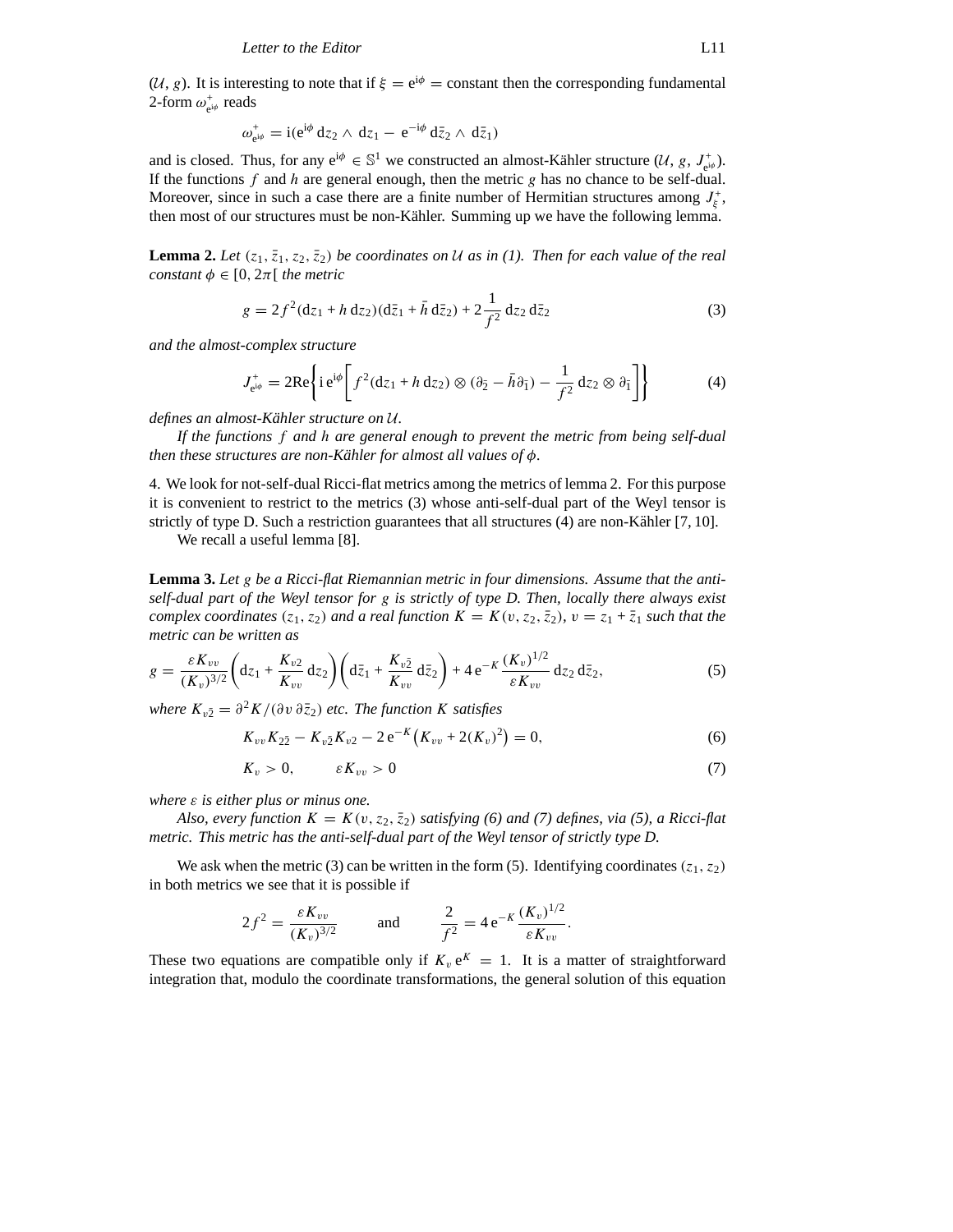which simultaneously satisfies equation (6) is†  $K = \log(v - 2z_2\overline{z}_2)$ . Using such *K* we easily find that in the region

$$
\mathcal{U}' = \{ \mathcal{U} \ni (z_1, z_2) \text{ such that } v - 2z_2 \overline{z}_2 > 0 \}
$$

the metric (3) with

$$
f = \frac{1}{\sqrt{2}(v - 2z_2 \bar{z}_2)^{1/4}}, \qquad h = -2\bar{z}_2,
$$

is Ricci-flat and strictly of type D on the anti-self-dual side of its Weyl tensor. The explicit expression for such *g* reads

$$
g = \frac{1}{(v - 2z_2 \bar{z}_2)^{1/2}} (dz_1 - 2\bar{z}_2 dz_2)(d\bar{z}_1 - 2z_2 d\bar{z}_2) + 4(v - 2z_2 \bar{z}_2)^{1/2} dz_2 d\bar{z}_2.
$$
 (8)

To gain a better insight into this metric we choose new coordinates

$$
x = (v - 2z_2\bar{z}_2)^{1/2}
$$
,  $y = z_2 + \bar{z}_2$ ,  $z = i(\bar{z}_2 - z_2)$ ,  $q = \frac{z_1 - \bar{z}_1}{2i}$ 

on  $U'$ . These coordinates are real. The metric  $(8)$  in these coordinates reads

$$
g = x (dx2 + dy2 + dz2) + \frac{1}{x} (\frac{1}{2}z dy - \frac{1}{2}y dz + dq)2.
$$

This shows that it belongs to the Gibbons–Hawking class [4] and that its self-dual part of the Weyl tensor vanishes.

We also recall [9] that a suitable Lie–Backlund transformation brings equation (6) to the Boyer–Finley–Plebański [2, 3] equation $\ddagger$ 

$$
F_{yy} + F_{zz} + \left(e^F\right)_{xx} = 0
$$

for one real function  $F = F(x, y, z)$  of three real variables. It is interesting to note that the metric (8) corresponds to the simplest solution  $F = 0$  of this equation.

Summing up we have the following theorem.

**Theorem 1.** *Let*  $(z_1, \overline{z_1}, z_2, \overline{z_2})$  *be coordinates on*  $\mathcal{U} \subset \mathbb{R}^4 \cong \mathbb{C}^2$ . *The Riemannian manifold (U*0 *, g), where*

$$
\mathcal{U}' = \{ \mathcal{U} \ni (z_1, z_2) \text{ such that } v - 2z_2 \bar{z}_2 > 0, \ v = z_1 + \bar{z}_1 \}
$$

*and*

$$
g = \frac{1}{(v - 2z_2\bar{z}_2)^{1/2}} (dz_1 - 2\bar{z}_2 dz_2) (d\bar{z}_1 - 2z_2 d\bar{z}_2) + 4(v - 2z_2\bar{z}_2)^{1/2} dz_2 d\bar{z}_2,
$$

*is Ricci-flat, anti-self-dual and has the anti-self-dual part of the Weyl tensor of type D. Moreover,*  $(\mathcal{U}', g)$  admits a circle of almost-Kähler non-Kähler structures

$$
J_{e^{i\phi}}^{+} = 2\text{Re}\left\{i e^{i\phi} \left[\frac{1}{2(v - 2z_{2}\bar{z}_{2})^{1/2}}(dz_{1} - 2\bar{z}_{2} dz_{2}) \otimes (\partial_{\bar{2}} + 2z_{2}\partial_{\bar{1}}) -2(v - 2z_{2}\bar{z}_{2})^{1/2} dz_{2} \otimes \partial_{\bar{1}}\right]\right\}.
$$

*These structures are parametrized by the real constant*  $\phi \in [0, 2\pi]$ *. Their fundamental 2-forms are given by*

$$
\omega_{e^{i\phi}}^+ = i \big( e^{i\phi} \, dz_2 \wedge \, dz_1 - e^{-i\phi} \, d\bar{z}_2 \wedge \, d\bar{z}_1 \big).
$$

† This solution was already known to Sławomir Białecki in 1984 [1].

 $\ddagger$  Also known to describe the  $SU(\infty)$  Toda lattice.